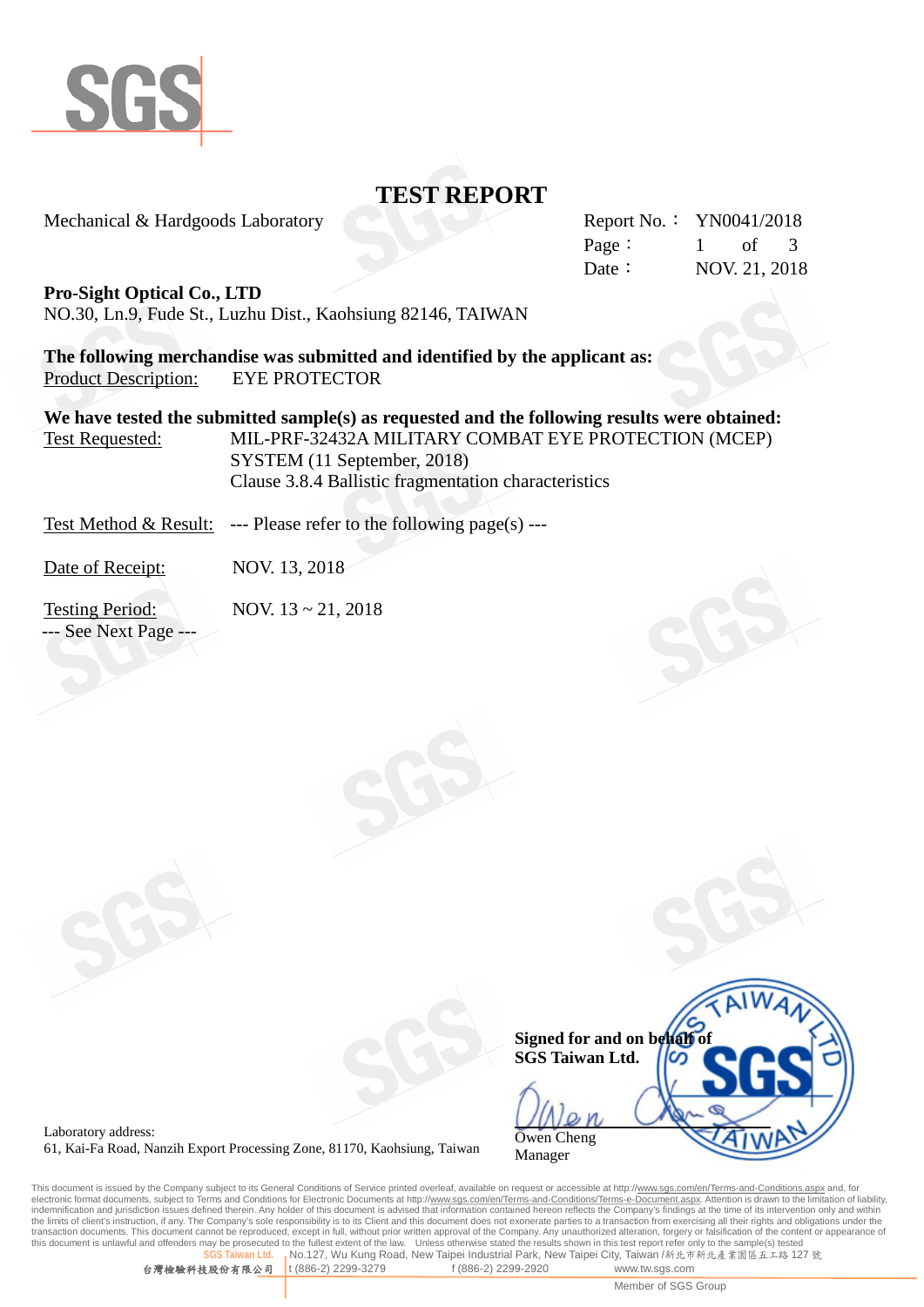

# **TEST REPORT**

Mechanical & Hardgoods Laboratory

| Report No.: $YN0041/2018$ |     |               |  |
|---------------------------|-----|---------------|--|
| Page:                     | of. | $\mathcal{R}$ |  |

## **Test Method & Result: With reference to MIL-PRF-32432A**

Section Result

3.8.4 Ballistic fragmentation characteristics.

3.6.3.1 Ballistic fragmentation protection, Class 1 and Class 1a spectacles Pass

The spectacles shall provide ballistic fragmentation protection in all configurations. Spectacles shall be sufficiently durable to remain intact (i.e., all components required for protection and proper retention of the eyewear remain attached) upon/after impact.

## **Test condition**

| Device Class | Projectile Type                                                                    | <b>Velocity Range</b> |
|--------------|------------------------------------------------------------------------------------|-----------------------|
| Class 1      | 0.15 caliber, 5.85 ( $+/-$ 0.15) grain, T37 shaped projectile   700 to 725 ft./sec |                       |

The test shall be considered a failure if one or more of the following occur

1) if the witness sheet is perforated or if there is a complete penetration of the test item,

- 2) if the primary lens is cracked, fractured, or shattered,
- 3) if one or more fragments become dislodged on the inside of the eyewear (to include coatings)
- 4) if an eyewear component needed to retain the eyewear on the head becomes completely separated from the eyewear
- 5) if the primary lens becomes completely separated from the frame or if the eyewear falls off the head form
- 6) (for laminated lens structures only), if the lens delaminates and results in a loose flap of material larger than the diameter of the projectile on the rear surface of the system
- 7) if the primary lens separates form the frame to such a degree as to allow passage of a  $5.85(\pm.15)$  grain FSP

## **Finding**

| Determined        | Remark                                                            |  |
|-------------------|-------------------------------------------------------------------|--|
| 7 out of 7 Passed | None of the defects listed above were discovered on samples after |  |
|                   | testing.                                                          |  |

**Remark:** 1. Experiment temperature / humidity =  $23\pm5^{\circ}$   $\text{C}$  /  $50\pm20\%$  R.H.

2. 7 samples were provided by applicant to be assessed.

--- See Next Page ---

This document is issued by the Company subject to its General Conditions of Service printed overleaf, available on request or accessible at http://<u>www.sgs.com/en/Terms-and-Conditions.aspx</u> and, for<br>electronic format docum indemnification and jurisdiction issues defined therein. Any holder of this document is advised that information contained hereon reflects the Company's findings at the time of its intervention only and within the limits of client's instruction, if any. The Company's sole responsibility is to its Client and this document does not exonerate parties to a transaction from exercising all their rights and obligations under the transaction documents. This document cannot be reproduced, except in full, without prior written approval of the Company. Any unauthorized alteration, forgery or falsification of the content or appearance of this document is unlawful and offenders may be prosecuted to the fullest extent of the law. Unless otherwise stated the results shown in this test report refer only to the sample(s) tested **No.127, Wu Kung Road, New Taipei Industrial Park, New Taipei City, Taiwan /新北市新北產業園區五工路 127 號**